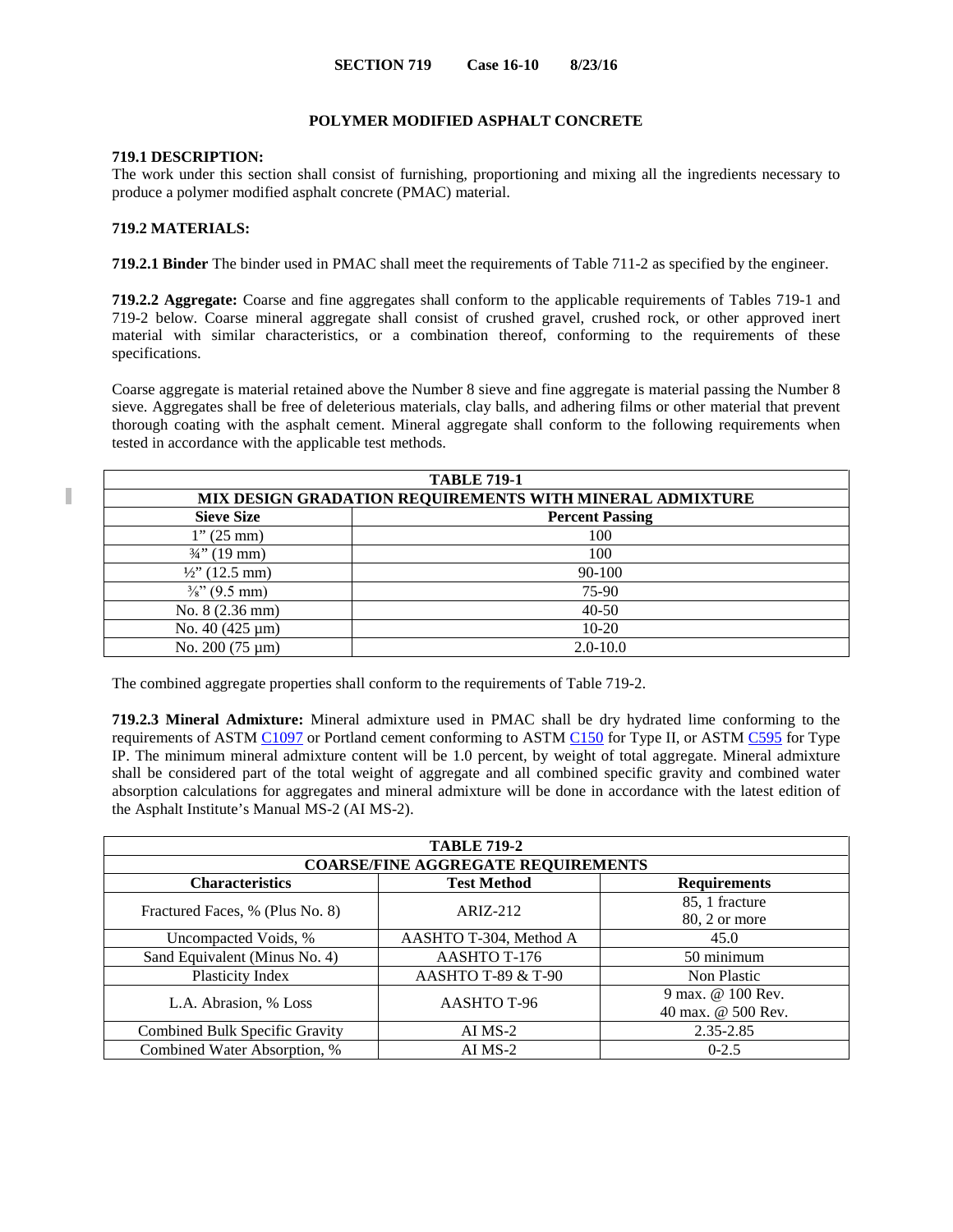### **719.3 MIX DESIGN REQUIREMENT:**

**719.3.1 General:** The mix design for PMAC shall be prepared by a laboratory that is accredited through the AASHTO Accreditation Program (AAP) in Hot Mix Asphalt Aggregates and Hot Mix Asphalt. The laboratory shall be under the direct supervision of a Civil Engineer, registered by the State of Arizona, and who is listed by ADOT as a "Qualified Asphaltic Concrete Mix Design Engineer" within ADOT's latest list of approved laboratories. The latest list of approved laboratories is available on ADOT's web page [www.azdot.gov.](http://www.azdot.gov/) The date of the design shall not be older than one year from the date of submittal, unless supportive documentation is provided and approved by the Engineer.

The mix design report shall include the following elements as a minimum.

- (1) The name and address of the testing organization and the person responsible for the mix design report.
- (2) The mix plant identification and/or location, as well as the supplier or producer name.

(3) A description of all products that are incorporated in the asphalt concrete along with the sources of all products, including admixtures and asphalt binder, and their method of introduction.

(4) The supplier and grade of asphalt binder, the source and type of mineral aggregate, and the percentage of asphalt binder and mineral admixture used.

(5) The mix design report shall identify this as a Marshall 75-blow mix design

(6) The results of all testing, determinations, etc., such as: specific gravity and gradation of each component, water absorption, sand equivalent, loss on abrasion, fractured coarse aggregate particles, Tensile Strength Ratio (ASTM [D4867\)](http://www.astm.org/cgi-bin/resolver.cgi?D4867), Marshall stability and flow, asphalt absorption, percent air voids, voids in mineral aggregate, and bulk density. Historical abrasion values may be supplied on existing sources. The submittal should include a plot of the gradation on the Federal Highway Administration's 0.45 Power Gradation Chart, plots of the compaction curves and the results of moisture sensitivity testing.

(7) The laboratory mixing and compaction temperature ranges for the supplier and grade of asphalt binder used within the mix design, and specific gravity at 77°F.

(8) A specific recommendation for design asphalt binder content and any limiting conditions that may be associated with the use of the design, such as minimum percentages of crushed or washed fine aggregate.

(9) The supplier's product code, the laboratory Engineer's seal (signed and dated), and the date the design was performed.

The mix design shall be submitted to the Agency or Engineer by the Contractor/Supplier for which it was developed as part of his project submittals. Once the mix design has been approved by the agency or Engineer, the Contractor and/or his supplier shall not change plants nor use additional mixing plants without prior approval of the Engineer. A new mix design shall be submitted when any changes occur in the plant operation, the producer's pit, the asphalt binder, including modifiers in the asphalt binder, or any other item that will cause an adjustment in the mix.

**719.3.2 Mix Design Criteria:** The mix design shall be performed by the Marshall Mix Design method. A minimum of 4 points will be used to establish the mix design results. The oven aging period for Marshall mix design samples shall be 2 hours.

**719.3.2.1 Marshall Mix Design:** The Marshall Mix Design shall be performed in accordance with the requirements of the latest edition of the Asphalt Institute's Manual, MS-2 "Mix Design Methods for Asphalt Concrete." The mix shall use the compactive effort of 75 blows per side of specimen, unless specified otherwise by the engineer. The mix shall comply with the criteria in Table 719-3.

The mix design for PMAC shall be prepared by a laboratory that is accredited through the AASHTO Accreditation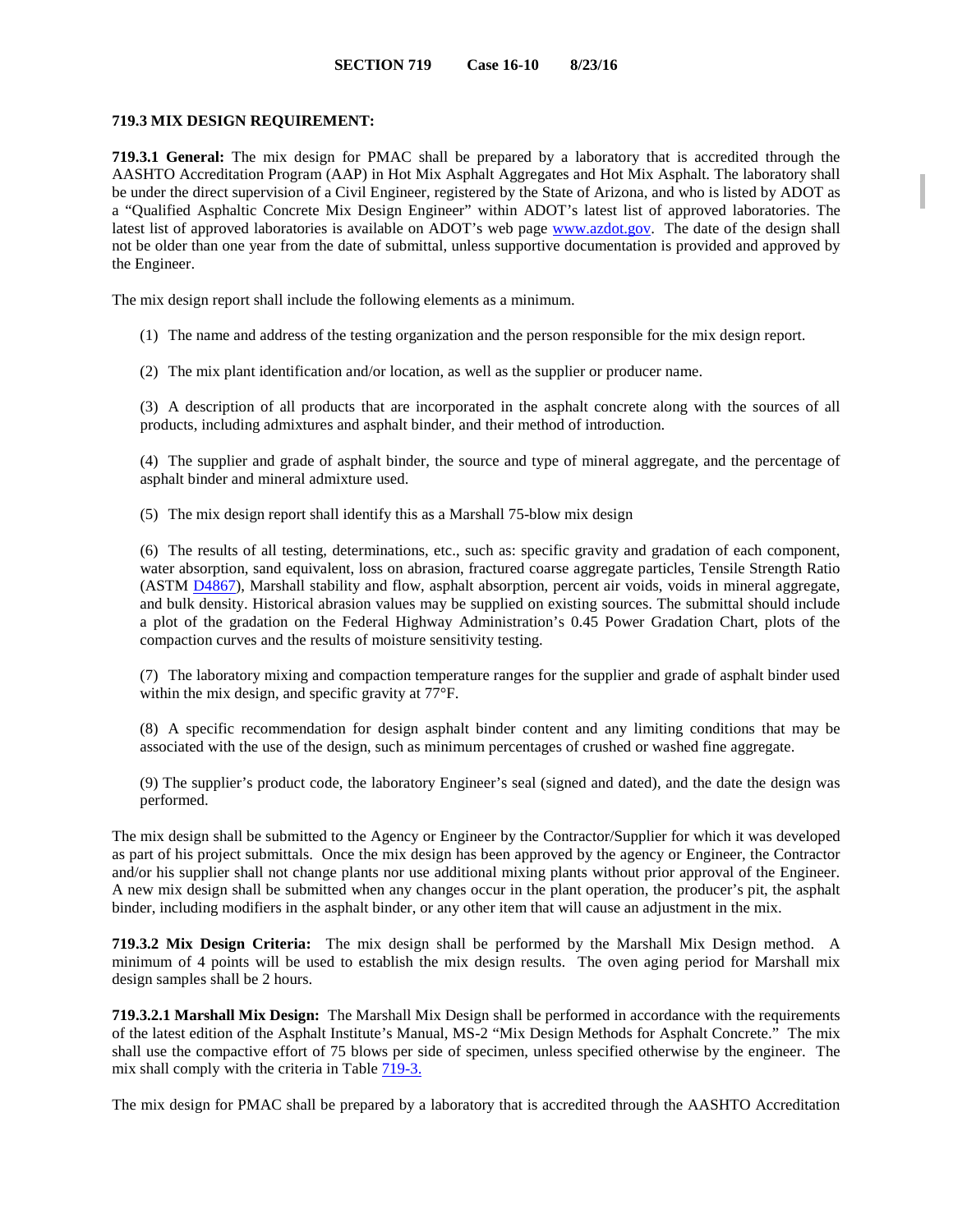Program (AAP) in Hot Mix Asphalt Aggregates and Hot Mix Asphalt. The laboratory shall be under the direct supervision of a Civil Engineer, registered by the State of Arizona, and who is listed by ADOT as a "Qualified Asphalt Concrete Mix Design Engineer" within ADOT's list of approved laboratories.

The date of the design shall not be older than two years from the date of submittal, unless supportive documentation is provided and approved by the Engineer.

Mix designs are subject to approval by the Engineer.

| <b>TABLE 719-3</b>                      |               |                              |  |
|-----------------------------------------|---------------|------------------------------|--|
| <b>MARSHALL MIX DESIGN CRITERIA</b>     |               |                              |  |
|                                         | Requirements  | Designated Test              |  |
| Criteria                                | $1/2$ " Mix   | Method                       |  |
| Binder Content, Minimum<br>1.           | 6.1%          |                              |  |
| 2. Voids in Mineral Aggregate: %, min   | 14            | $AI$ MS-2                    |  |
| 3. Effective Voids: %, Range            | $4.0 \pm 0.2$ | $AI$ MS-2                    |  |
| 4. Absorbed asphalt: %, Range*          | $0-1.0$       | $AI$ MS-2                    |  |
| 5. Dust to Eff. Asphalt Ratio, Range ** | $0.6 - 1.4$   | $AI$ MS-2                    |  |
| Tensile Strength Ratio: % Min.<br>6.    | 65            | <b>ASTM D4867</b>            |  |
| Dry Tensile Strength: psi, Min.<br>7.   | 100           | <b>ASTM D4867</b>            |  |
| Stability: pounds, Minimum<br>8.        | 2,500         | ASTM D6926                   |  |
| 9. Flow: 0.01-inch, Range, Minimum      | 8             | ASTM D6927                   |  |
| Mineral Aggregate Grading<br>10.        |               | <b>AASHTO T-27 &amp; T11</b> |  |

\* Unless otherwise approved by the Engineer.

\*\* The ratio of the mix design composite gradation target for the No. 200 sieve, including admixture, to the effective asphalt content shall be within the indicated range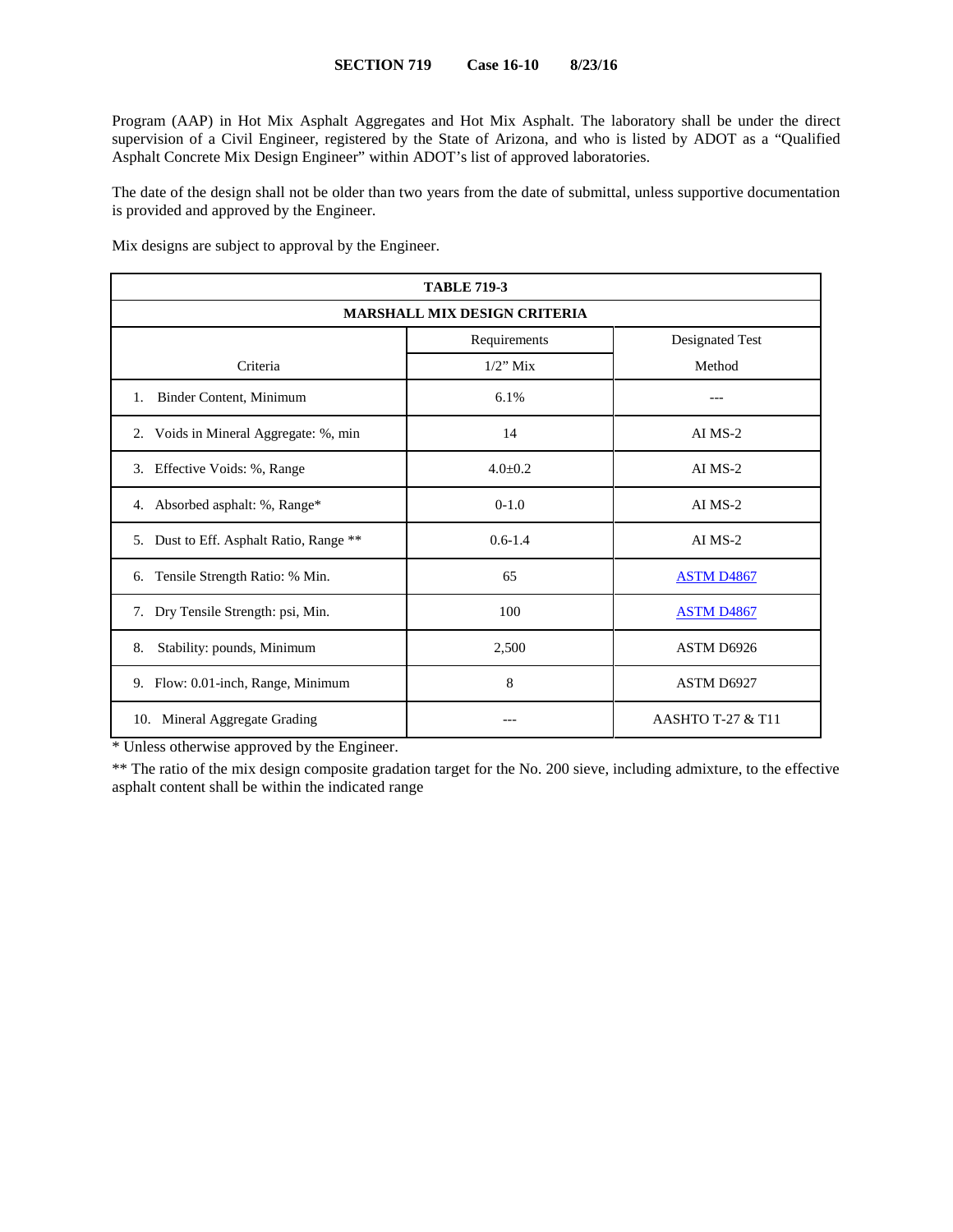# **PLACEMENT AND CONSTRUCTION OF POLYMER MODIFIED ASPHALT CONCRETE**

# **326.1 DESCRIPTION:**

This section is to provide specifications for furnishing all materials, mixing at a plant, hauling and placing a mixture of aggregate materials, mineral admixture and asphalt binder to form a pavement course for placement upon a previously prepared base or sub base.

## **326.2 MATERIALS AND MANUFACTURE:**

The materials shall conform to Section 719 for the type specified. The specific required mix type shall be called out in the contract documents or as directed by the Engineer.

### **326.3 WEATHER AND MOISTURE CONDITIONS:**

Asphalt concrete shall be placed only when the surface is dry, and when the atmospheric temperature in the shade is 40 degrees F. (50 degrees F for Asphalt Concrete lift less than 2 inch thick) or greater. No asphalt concrete shall be placed when the weather is foggy or rainy, or when the base or sub base on which the material is to be placed is unstable. Asphalt concrete shall be placed only when the Engineer determines that weather conditions are suitable.

# **326.4 APPLICATION OF TACK COAT:**

A tack coat shall be applied to all existing and to each new course of asphalt concrete prior to the placing of a succeeding lift of asphalt concrete. If approved by the Engineer, the tack coat may be deleted when a succeeding layer of asphalt concrete is being applied over a freshly laid course that has been subjected to very little traffic.

The application of the tack coat shall comply with Section 329. The grade of emulsified asphalt shall be SS-1h or CSS-1h as specified in Section  $713$ .

The same material that is specified above for the tack coat shall be applied to the vertical surfaces of existing pavements, curbs, and gutters, against which asphalt concrete is to be placed.

The surface to be covered may require repair or patching as directed by the Engineer. This shall be addressed in the project specifications prior to the bidding of the project.

### **326.5 MIX DESIGN:**

The mix design shall be submitted to the Engineer at least five working days prior to the start of asphalt concrete production. Mix designs provided by the agency may be utilized on projects at the Engineer's discretion. The Engineer will review and approve the mix design to assure it contains all of the required information as outlined in Section 719.3.1. The target values for gradations, binder contents, and air voids will be established as the accepted Job Mix Formula (JMF) based upon the mix design. Mix designs not containing all of the information will be returned within five working days of receipt of all mix design information, for action and resubmission by the contractor.

Once the mix design has been approved by the agency and the mixing plant selected, the Contractor and/or his supplier shall not change plants nor utilize additional mixing plants without prior approval of the Engineer.

If the contractor elects to change its source of material, the contractor shall furnish the Engineer with a new mix design, which meets the requirements of Section 719, as amended by the Project Specifications.

The contractor may make self-directed target changes to the approved mix design within the limits shown below. Requests for self-directed target changes shall be made in writing and acknowledged by the Engineer prior to the start of production of a lot and will remain in effect until such time as any additional changes are implemented. The self-directed target changes must meet the contract requirements for mix design criteria and gradation limits.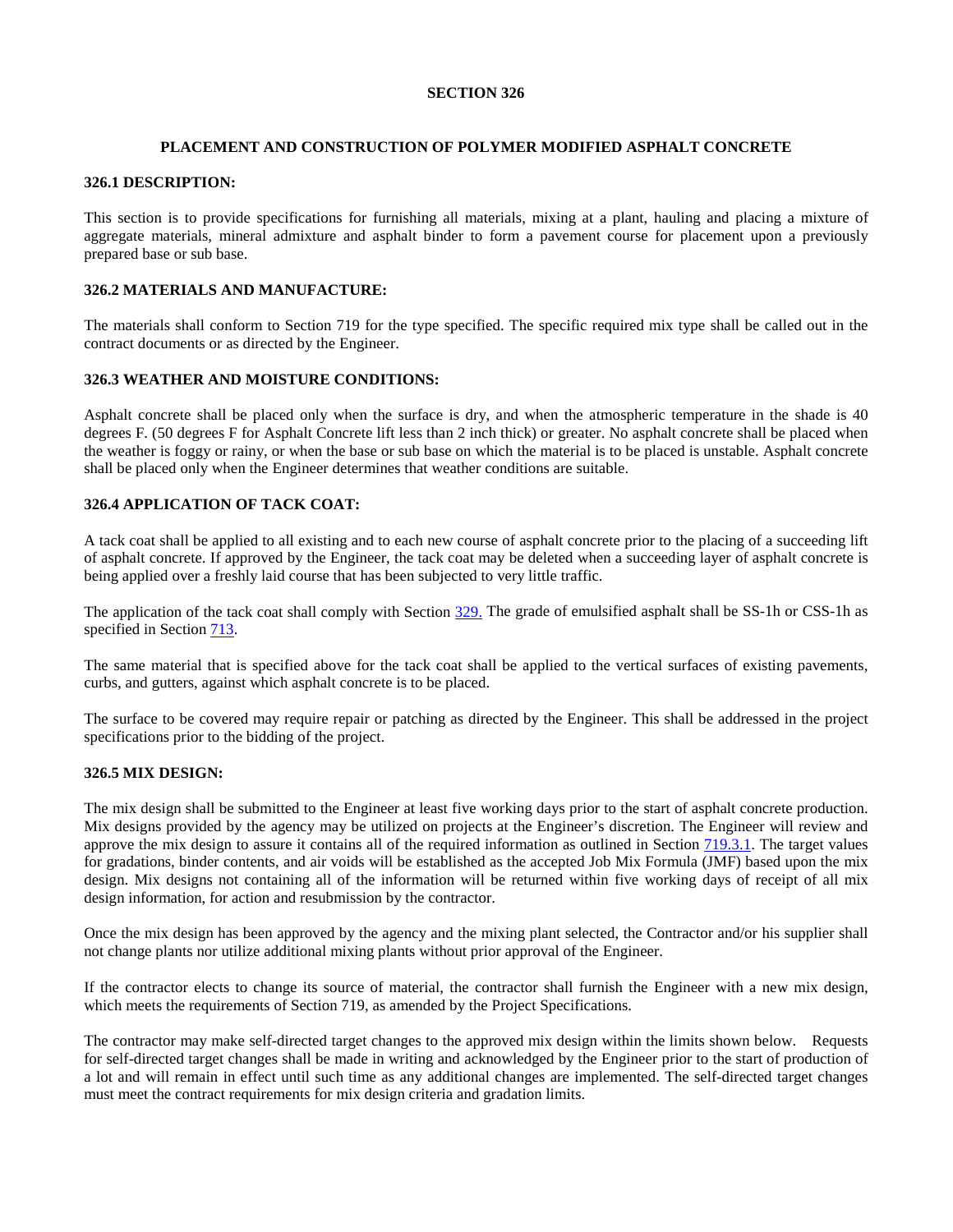| <b>TABLE 326-1</b>                     |                                       |  |
|----------------------------------------|---------------------------------------|--|
| ALLOWABLE SELF-DIRECTED TARGET CHANGES |                                       |  |
| <b>MEASURED</b>                        | ALLOWABLE SELF-DIRECTED               |  |
| <b>CHARACTERISTICS</b>                 | <b>TARGET CHANGES</b>                 |  |
| Gradation (Sieve Size)                 |                                       |  |
| $3/8$ inch                             | $\pm$ 4% from mix design target value |  |
| No 8                                   | $+4\%$ from mix design target value   |  |
| No 40                                  | $\pm$ 2% from mix design target value |  |
| No 200                                 | $+0.5\%$ from mix design target value |  |
| <b>Binder Content</b>                  | $+0.2\%$ from mix design target value |  |
| <b>Effective Air Voids</b>             | None                                  |  |

The contractor may propose target changes, other than self-directed changes, to the approved mix design for the approval of the Engineer. The Engineer will determine if the proposed target change will result in mix production that meets the contract requirements for mix design criteria and gradation limits. The target changes will not be retroactive for the purpose of acceptance.

### **326.6 MIX PRODUCTION:**

All materials shall be proportioned by weight in a hot mix asphalt plant in the proportions required by the mix design to provide a homogeneous and workable mass. Each hot mix asphalt plant shall be inspected in accordance with the provisions contained in the 'Hot Mix Asphalt Production Facilities' by the Arizona Rock Products Association and shall have a current inspection certificate. All measuring devices shall be calibrated at least annually by a technician licensed by the Arizona Bureau of Weights & Measures. Mixing plants shall conform to the requirements of AASHTO M-156, except as modified herein.

In drum mix plants the mineral admixture shall be added and thoroughly mixed with the mineral aggregate by means of a mechanical mixing device prior to the mineral aggregate and mineral admixture entering the dryer. The moisture content of the combined mineral aggregate shall be a minimum of three percent by weight of the aggregate during the mixing process.

For drum-mix plants, the mineral admixture shall be weighed across a weight belt, or other approved alternative weighing system, with a weight totalizer prior to entry into the mechanical mixing device. The mechanical mixing device shall be a pugmill type mixer that is in good working condition. The rate of the aggregate feed shall not exceed the mixing device's capacity in ton per hour. The mixer shall be constructed to minimize the loss of mineral admixture and shall be located in the aggregate delivery system at a location where the mixed material can be readily inspected. The mixing device shall be capable of effective mixing in the full range of the asphalt concrete production rates.

The hot plant and equipment shall be constructed and operated to prevent loss of mineral admixture through the dust collection system of the plant.

A positive signal system shall be provided and used during production whereby the mixing shall automatically be stopped if the mineral admixture is not introduced into the mineral aggregate. The plant will not be permitted to operate unless the signal system is in good working condition.

The introduction of bituminous material shall be controlled by an automated system fully integrated with the controls or the mineral aggregate and mineral admixture. The production of the plant shall be controlled by the rate required to obtain a uniform mixture of all components. Drying and heating shall be accomplished in such a manner as to preclude the mineral admixture from becoming coated with un-spent fuel. The completed asphalt concrete may be held in storage for up to 12 hours in insulated or heated silos, providing the minimum temperature noted herein for placement and compaction is met behind the placement device. If the Engineer determines that there is an excessive amount of heat, heat loss, drain down, segregation and/or oxidation of the mixture due to temporary storage, use of surge bins or storage bins will be discontinued.

The temperature of the asphalt concrete upon discharge from the mixer shall not exceed 335 degrees F. The discharge temperature may be increased to 350 degrees F if the binder supplier affirms that no binder degradation will occur from such an increase, and when approved by the Engineer. If the asphalt concrete is discharged from the mixer into a hopper, the hopper shall be constructed so that segregation of the asphalt concrete will be minimized.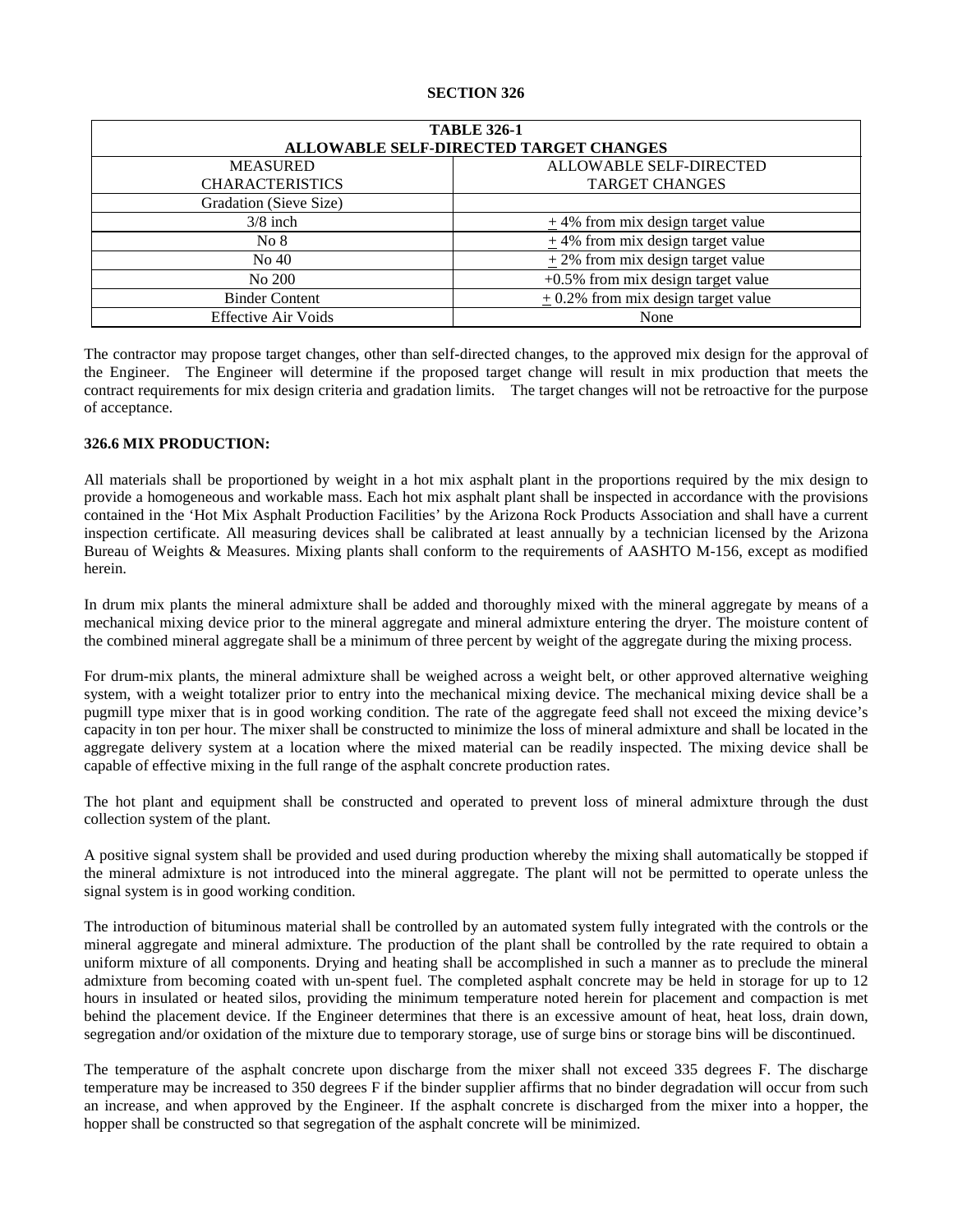### **326.7 TRANSPORTATION:**

Petroleum distillates or other substances that will have a detrimental effect on the asphalt concrete shall not be used as a release agent.

The beds of all transportation units shall be clean and smooth to allow the free flow of material into the paving machine's hopper.

Tarpaulins shall be furnished on all trucks and used when weather condition warrant, or if directed by the Engineer.

### **326.8 PLACEMENT:**

Placement of asphalt concrete pavement shall not commence until authorized by the Engineer. The Engineer's authorization to allow commencement of asphalt concrete paving will generally require all newly constructed valley gutters, curbing, and curb and gutters which new pavement is to be placed against to be in-place and in an acceptable condition. While it is preferred to have all newly constructed concrete items against which new pavement is to be placed be in an acceptable condition, the Engineer may allow paving to commence based on weather, the amount of defective concrete, or other considerations.

<span id="page-5-0"></span>**326.8.1 Placing:** All courses of asphalt concrete shall be placed and finished by means of a self-propelled paving machine equipped with an automatically actuated control system, except under certain conditions or at locations where the Engineer deems the use of a self-propelled paving machine impracticable.

The control system shall control the elevation of the screed at each end by controlling the elevation of one end directly and the other end indirectly either through controlling the transverse slope or alternatively when directed, by controlling the elevation of each end independently.

The control system shall be capable of working with one of the following devices:

- (a) Ski or non-contact device of not less than 30 feet in length, supported throughout its entire length
- (b) Taut stringline or wire set to grade
- (c) Short ski or sonar sensing units from curb control
- (d) Joint matching shoe

Failure of the control system to function properly shall be cause for the suspension of asphalt concrete production. In order to achieve a continuous operation, the speed of the paving machine shall be coordinated with the hot mix plant and transport units.

If the asphalt concrete is dumped from the hauling vehicles directly into the paving machine, care shall be taken to avoid jarring the machine or moving it out of alignment. No vertical load shall be exerted on the paving machine by the truck.

If asphalt concrete is dumped upon the surface being paved and subsequently loaded in the paving machine, the loading equipment shall be self-supporting and shall not exert any vertical load on the paving machine. Substantially all of the asphalt concrete shall be picked up and loaded into the paving machine.

Self-propelled paving machines shall spread the mixture without segregation or tearing, true to line, grade and crown indicated on the project plans. Pavers shall be equipped with hoppers and augers that will distribute the mixture uniformly in front of an adjustable floating screed. The raising of the hopper wings must be minimized and the paving machine will not be operated when in an empty condition.

Screeds shall include any strike-off device operated by tamping or vibrating action which is effective, without tearing, shoving or gouging the mixture and which produces a course with a uniform texture and density for the full width being paved. Screeds shall be adjustable as to height and crown and shall be equipped with a controlled heating device for use when required. In the case of the screed, auger extensions and vibrators shall be installed wherever the screed is extended more than one (1) foot beyond the end of the base auger or auger extension. However, when placing material against an extremely uneven curb or edge over a short distance, the Engineer may waive the auger extensions and vibrators.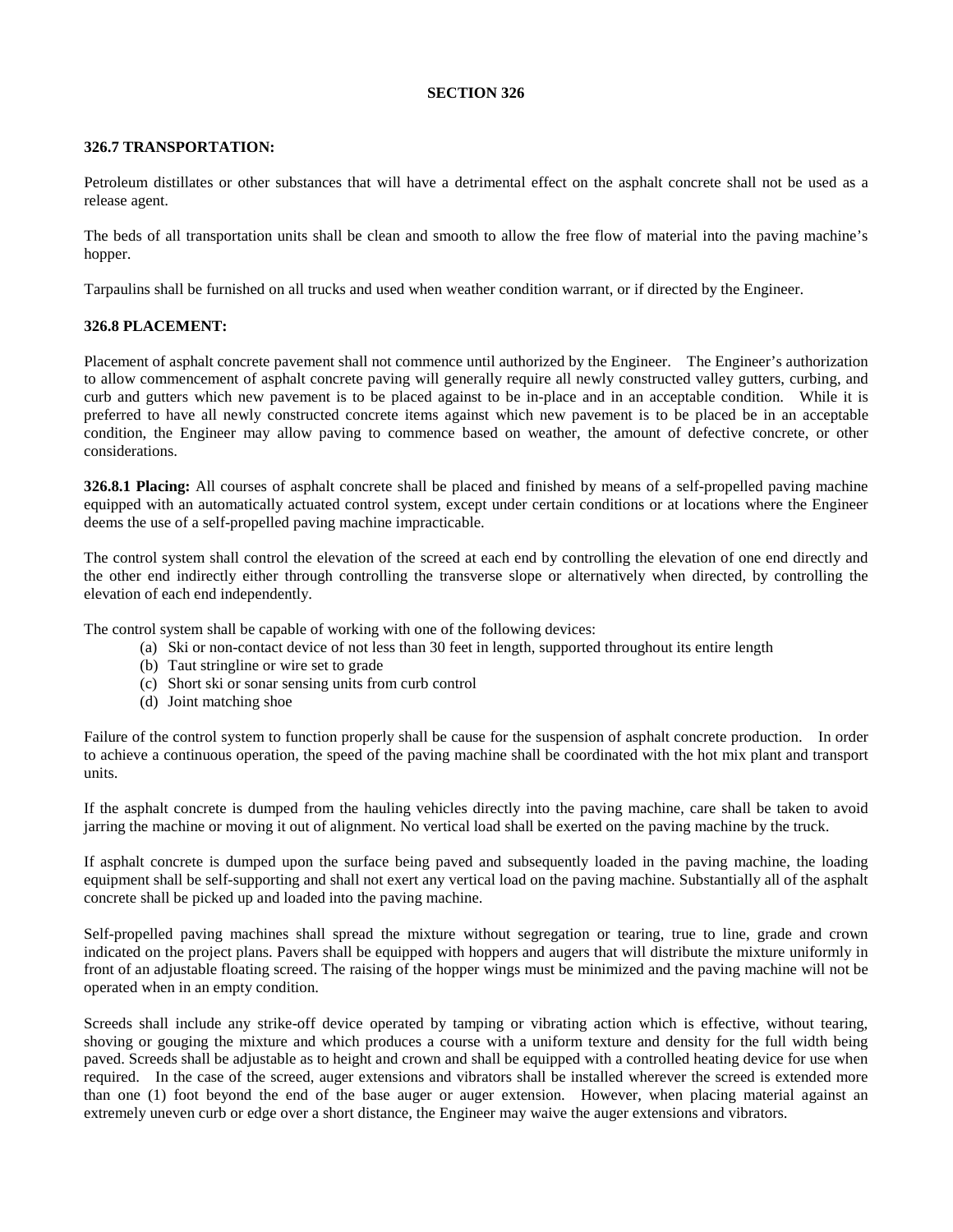At any place not accessible to the roller, the mixture shall be thoroughly compacted with tampers to provide a uniform and smooth layer over the entire area compacted in this manner.

**326.8.2 Joints:** Transverse joints, before a surface course is placed in contact with a cold transverse construction joint, the cold existing asphalt concrete shall be trimmed to a vertical face for its full depth exposing a fresh face. The fresh face shall be tack coated prior to placement of the new asphalt concrete. After placement and finishing the new asphalt concrete, both sides of the joint shall be dense and the joint shall be smooth and tight. The surface in the area of the joint shall not deviate more than 1/4 inch from a 12-foot straightedge, when tested with the straightedge placed across the joint, parallel to the centerline.

Longitudinal joints of each asphalt course shall be staggered a minimum of 6 inches with relation to the longitudinal joint of the immediate underlying course's cold longitudinal construction joint.

Longitudinal joints with existing or cold (more than 32 hours old) asphalt concrete shall require the existing pavement to be trimmed to a vertical face for its full depth exposing a fresh face. The fresh face shall be tacked prior to placement of the adjacent course. Longitudinal joints with an existing asphalt pavement that is less than 32 hours old that has had its edge protected from damage may have adjacent new asphalt concrete placed after applying the required tack coat. After placement and finishing of longitudinal joints, both sides of the joint shall be dense and the joint shall be smooth and tight. The surface in the area of the joint shall not deviate more than 1/4 inch from a 12-foot straightedge, when tested with the straightedge placed across the joint, in any direction.

**326.8.3 Asphalt Leveling Course:** A leveling course shall be used when specified, or as directed in writing by the Engineer, to bring existing pavement to a uniform grade prior to placing an overlay or other course. If a leveling course is being applied on an asphalt surface, a tack coat shall be applied. The compaction requirements contained in Section [326.10](#page-8-0) do not apply to leveling courses.

<span id="page-6-0"></span>**326.8.4 Compaction; Asphalt Base Course and Surface Course:** It is the contractor's responsibility to perform Quality Control monitoring and/or testing during compaction operations to achieve the required density. The temperature of the asphalt concrete immediately behind the laydown machine shall be at least 265 degrees F. A probe type electronic thermometer with a current calibration sticker attached will be used to measure the temperature of the asphalt concrete mixture. When measuring the temperature of the mat, the probe shall be inserted at mid-depth and as horizontal as possible to the mat. The contractor is responsible to achieve the required compaction.

Asphalt compaction equipment shall be of sufficient size and weight to accomplish the required compaction. All compaction equipment shall be operated and maintained in accordance with the manufacturer's recommendations and the project requirements. During the rolling operation, the speed of the roller shall not exceed three miles per hour, unless otherwise approved by the Engineer.

Pneumatic tired compactors shall be equipped with skirt-type devices mounted around the tires so that the temperature of the tires will be maintained during the compaction process.

The Engineer will determine the acceptability of the pavement compaction in accordance with Section [326.10.](#page-8-0)

<span id="page-6-1"></span>**326.8.5 Smoothness:** The completed surfacing shall be thoroughly compacted, smooth and true to grade and cross-section and free from ruts, humps, depressions or irregularities. An acceptable surface shall not vary more than 1/4 inch from the lower edge of a 12-foot straightedge when the straightedge is placed parallel to the centerline of the roadway.

**326.8.6 Polymer Modified Asphalt Concrete Overlay:** Polymer modified asphalt concrete overlay consists of the placing and compacting plant mix polymer modified asphalt concrete over existing pavement. The mix design and thickness of the overlay shall be as shown on the plans or as specified in the special provisions.

Except when the existing asphalt surface is to be preheated and remixed, pavement surfaces shall be prepared as follows: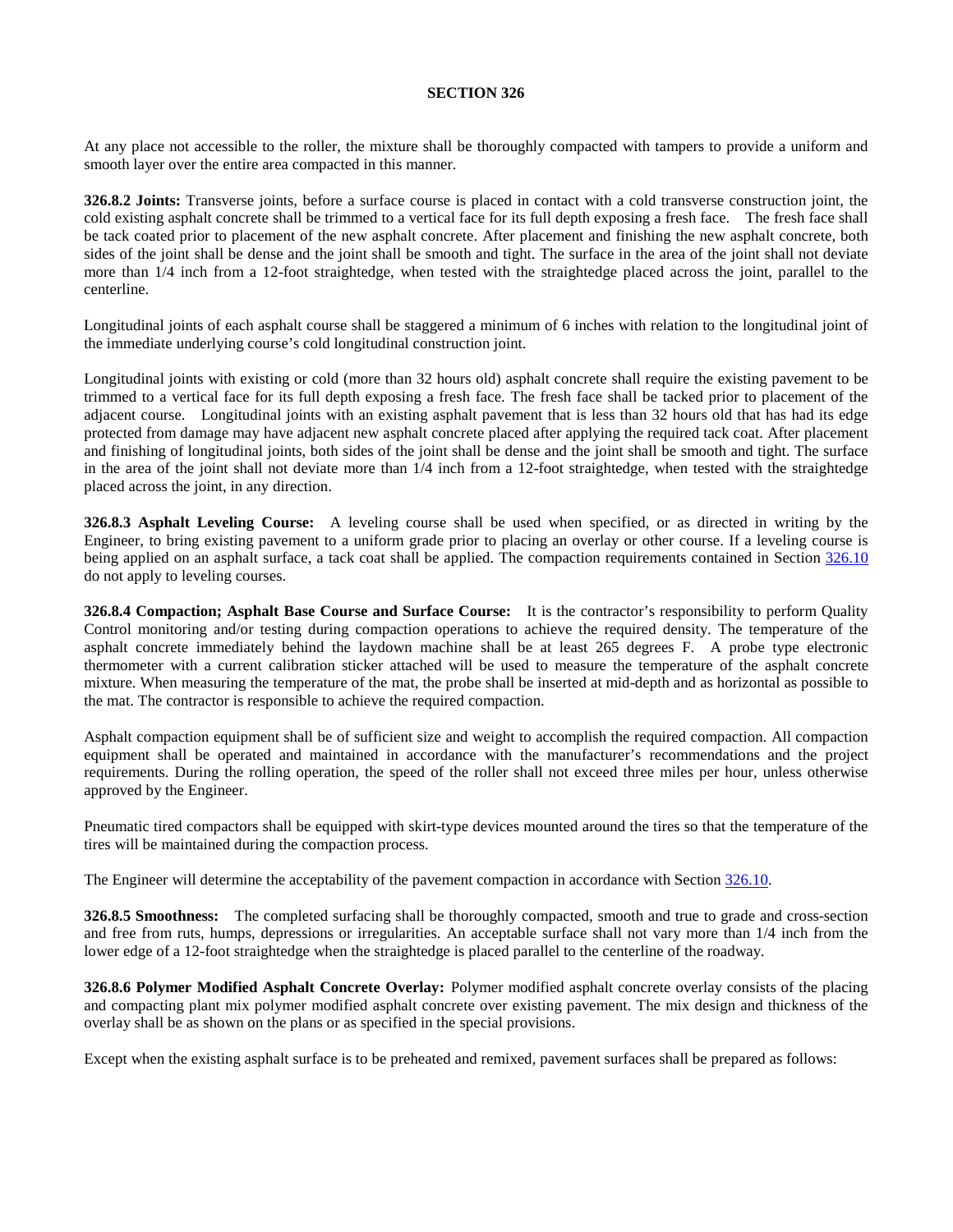(a) Areas designated for pavement repair by the contract documents (which may include severely raveled areas, severely cracked areas, over-asphalted areas, and other defects) shall be cut out and replaced. Pavement repairs shall be completed and approved before placing the overlay.

(b) Before placing the overlay, raised pavement markers shall be removed, and milling shall be completed. Milling shall be as shown on the plans or specified in the special provisions and shall be in accordance with Section 317.

(c) After pavement repairs and milling have been completed the entire surface shall be cleaned with a power broom.

(d) After surfaces have been prepared to the satisfaction of the Engineer, they shall receive a tack coat per Section [326.4.](#page-10-0)  Traffic will not be permitted to travel over surfaces which have received a tack coat, except when tack coat is applied to milled surfaces in compliance with Section 317.2 for dust control purposes. When the overlay is to extend onto a concrete surface, the concrete surface shall be thoroughly cleaned of loose dust and cement particles and shall be tack coated.

The overlay shall be placed as specified in Section [326.8.1](#page-5-0) and compacted as specified in Section [326.8.4.](#page-6-0) The surface smoothness shall meet the tolerances specified in Sectio[n 326.8.5.](#page-6-1)

Frames and covers of manholes, survey monuments, valve boxes, clean-outs and other existing structures shall be adjusted in accordance with Section 345 to set flush with the finished surface of the new pavement. During adjustment, if pavement or base materials are removed or disturbed, they shall be replaced with approved materials installed in a manner acceptable to the Engineer.

On roads without curb and gutter, the existing unpaved shoulder elevation shall be adjusted by the Contractor to match the elevation at the edge of the new overlay and slope away from the new pavement surface at a rate that the existing quantity of shoulder material will allow. Shoulder material shall be compacted to a minimum of 95% of maximum density, determined in accordance with Section 301.3. Shoulder adjustment to match the new pavement surface elevation shall not be measured. The cost of shoulder adjustment shall be included in the price paid for the asphalt concrete overlay or other related pay items. When the Engineer determines an insufficient amount of material is available for shoulder adjustment, the Engineer may require the Contractor to provide additional material. Acceptable material for shoulders includes the existing shoulder material, millings, untreated base materials, or a granular material approved by the Engineer. Engineer requested imported material for shoulder adjustment is not included in the price paid for the asphalt concrete overlay.

**326.8.7 Pavement Fabric Interlayer:** Pavement fabric interlayer shall be used only when specified on the plans or in the specifications.

Pavement fabric interlayer shall be in accordance with Table 796-1 and be the class designated on the plans or in the specifications.

Asphalt binder coat used to bond the fabric to the pavement shall be paving asphalt PG 70-10 asphalt cement conforming to the requirements of Section 711. The application and distributing equipment for the asphalt binder shall conform to the requirements of Section 330. The asphalt binder coat shall be uniformly spray applied to the prepared pavement surface at the rate of 0.20 gallons per square yard for Class B fabric or at the rate of 0.25 gallons per square yard for Class A fabric. Some underlying surfaces may require a higher or lower application rate. A test strip may be necessary to determine the proper application rate. The width of liquid asphalt cement application shall be the fabric width, plus six inches.

Neither the asphalt binder coat or fabric interlayer shall be placed when weather conditions, in the opinion of the Engineer, are not suitable. The asphalt binder and fabric interlayer shall only be placed when the pavement is dry, the ambient air temperature is 50 degrees F and rising, and pavement temperature is 40 degrees F and rising.

Equipment for placing the fabric shall be mechanized and capable of handling full rolls of fabric. The equipment shall be able to lay the fabric smoothly to maximize pavement contact and remove air bubbles. Stiff bristle brooms shall be used to smooth the fabric. The equipment used to place the fabric shall be in good working order and is subject to approval by the Engineer.

Pavement fabric interlayer shall not be placed if the in-place binder is hotter than 325 degrees F or has cooled to 180 degrees F or below (as determined by non-contact thermometer).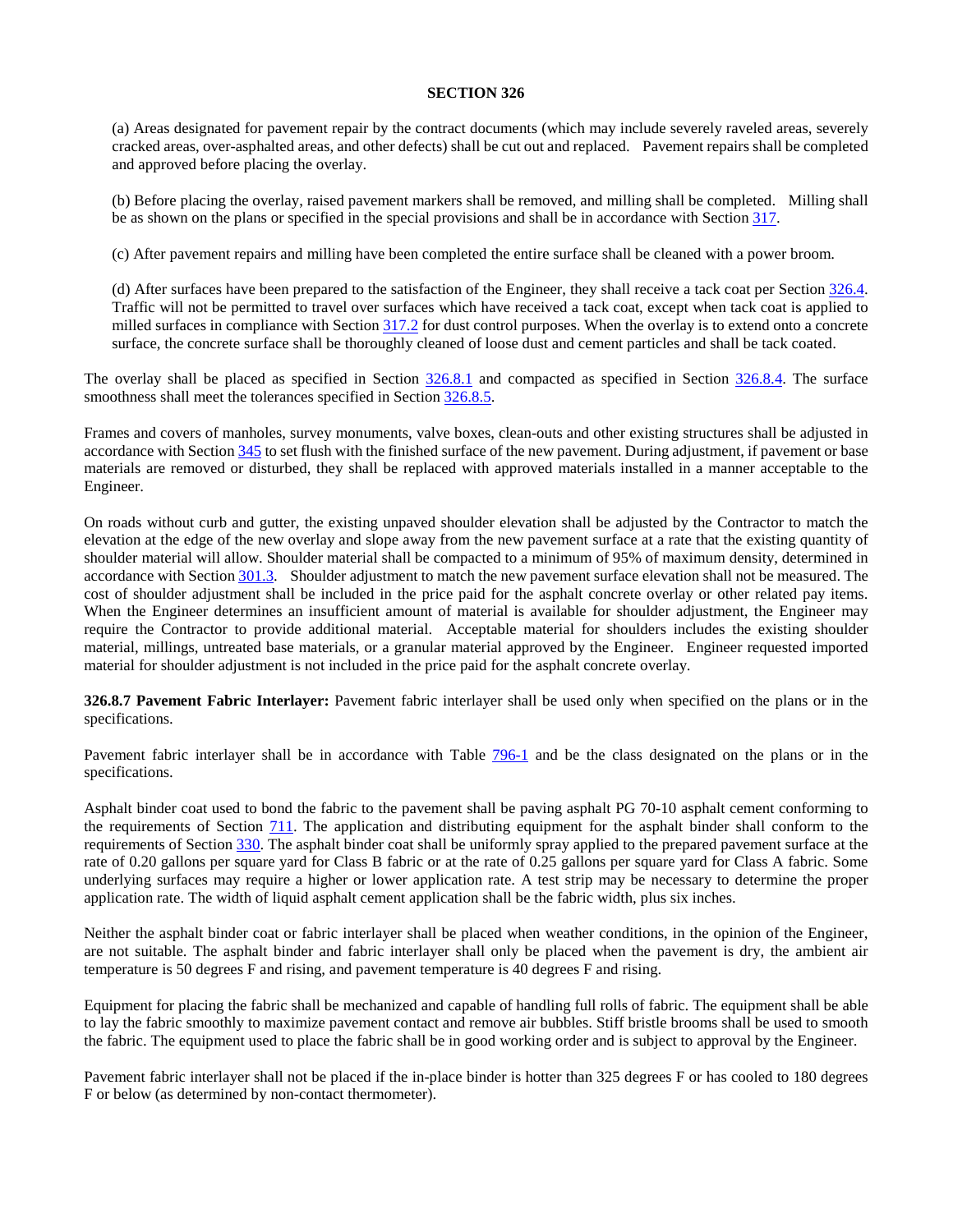Pavement fabric interlayer shall be placed onto the asphaltic binder with the heat bonded side up with a minimum amount of wrinkling or folding. Remaining wrinkles or folds 1-inch and larger shall be removed or slit and shingle-lapped in the direction of paving. Burning or torching of wrinkles is not allowed. Fabric shall overlap three to six inches to insure full closure of the joint. Transverse joints shall be shingle-lapped in the direction of paving to prevent edge pickup by the paver. A second application of hand-placed asphalt binder may be required at laps and repairs as determined by the Engineer to ensure proper binding of the narrow double fabric layer.

All areas where fabric has been placed shall be paved with asphaltic concrete during the same workshift. Placement of the asphaltic concrete shall closely follow fabric lay down. The temperature of the asphaltic concrete immediately behind the laydown machine shall not exceed 335 degrees F, unless the binder supplier has affirmed a higher tempature range in writing. In the event that the asphalt binder coat bleeds through the fabric causing construction problems before the overlay is placed, the affected areas shall be sanded with a sand blotter in compliance with Section 333. Excess sand shall be removed before beginning the paving operation. In the event of rainfall prior to the placement of the asphaltic concrete, the fabric shall be allowed to dry before the asphalt concrete is placed.

Turning of the paving machine or of other vehicles on the fabric shall be gradual and kept to a minimum to avoid damage to the fabric. Should equipment tires stick to the fabric during pavement operations, small quantities of paving asphalt concrete shall be broadcast on the fabric to prevent pick-up. Decrease of binder rate in order to minimize pick-up on tires is not allowed.

**326.8.8 Thickened Edge:** Shall be constructed in accordance with Section 321.8.8

**326.8.9 Safety Edge:** Shall be constructed in accordance with Section 321.8.9

**326.8.10 Protection for Asphalt Base Course:** Arterial roadway traffic shall not be allowed on a new asphalt base course that is less than five inches (5") in thickness without the written consent of the Engineer.

## **326.9 QUALITY CONTROL:**

It is the contractor's responsibility to perform Quality Control monitoring and/or testing during asphalt concrete production to achieve the required compaction and to perform Quality Control monitoring and/or testing during asphalt concrete production to achieve the required mix properties. The Engineer may obtain samples of any portion of any material at any point of the operations for his own use. Also, the Engineer may order the use of any drying, proportioning and mixing equipment or the handling of any material discontinued which, in his/her opinion, fails to produce a satisfactory mixture.

The asphalt concrete produced shall conform to the requirements of the production tolerances established in Section [326.10.](#page-8-0) When the asphalt concrete does not conform to the production tolerances, it shall be reported to the Engineer, and corrective quality control measures shall be implemented, or production shall cease immediately at no additional cost to the contracting Agency.

Requests for referee testing as described in Section [326.11](#page-14-0) will only be considered based on quality control test results performed by a laboratory accredited by the AASHTO Accreditation Program (AAP) for the tests being performed or a laboratory listed in the current ADOT Directory of Approved Materials Testing Laboratories for the set of tests in question. The laboratory shall use properly certified technicians in accordance with ASTM [D3666,](http://www.astm.org/cgi-bin/resolver.cgi?D3666) Section 7 (Personnel Qualifications).

### <span id="page-8-0"></span>**326.10 ACCEPTANCE:**

<span id="page-8-1"></span>**326.10.1 Acceptance Criteria:** Asphalt concrete will be divided into lots for the purpose of acceptance. A lot shall be one day's production. Each lot shall be divided into sublots of 500 ton or fraction thereof. Tests used to determine acceptance will be performed by a laboratory accredited by the AASHTO Accreditation Program (AAP) for the tests being performed. The contracting agency shall provide an appropriately accredited laboratory or laboratories to perform the acceptance testing. Laboratories shall use properly certified technicians in accordance with ASTM [D3666,](http://www.astm.org/cgi-bin/resolver.cgi?D3666) Section 7 (Personnel Qualifications). The acceptance laboratory will take representative samples of the asphalt concrete from each sublot to allow for testing of gradation, binder content, air voids, pavement thickness, and compaction of base and surface courses. Acceptance of each sublot will be based on the test data from the sample(s) from that sublot. All acceptance samples shall be taken using random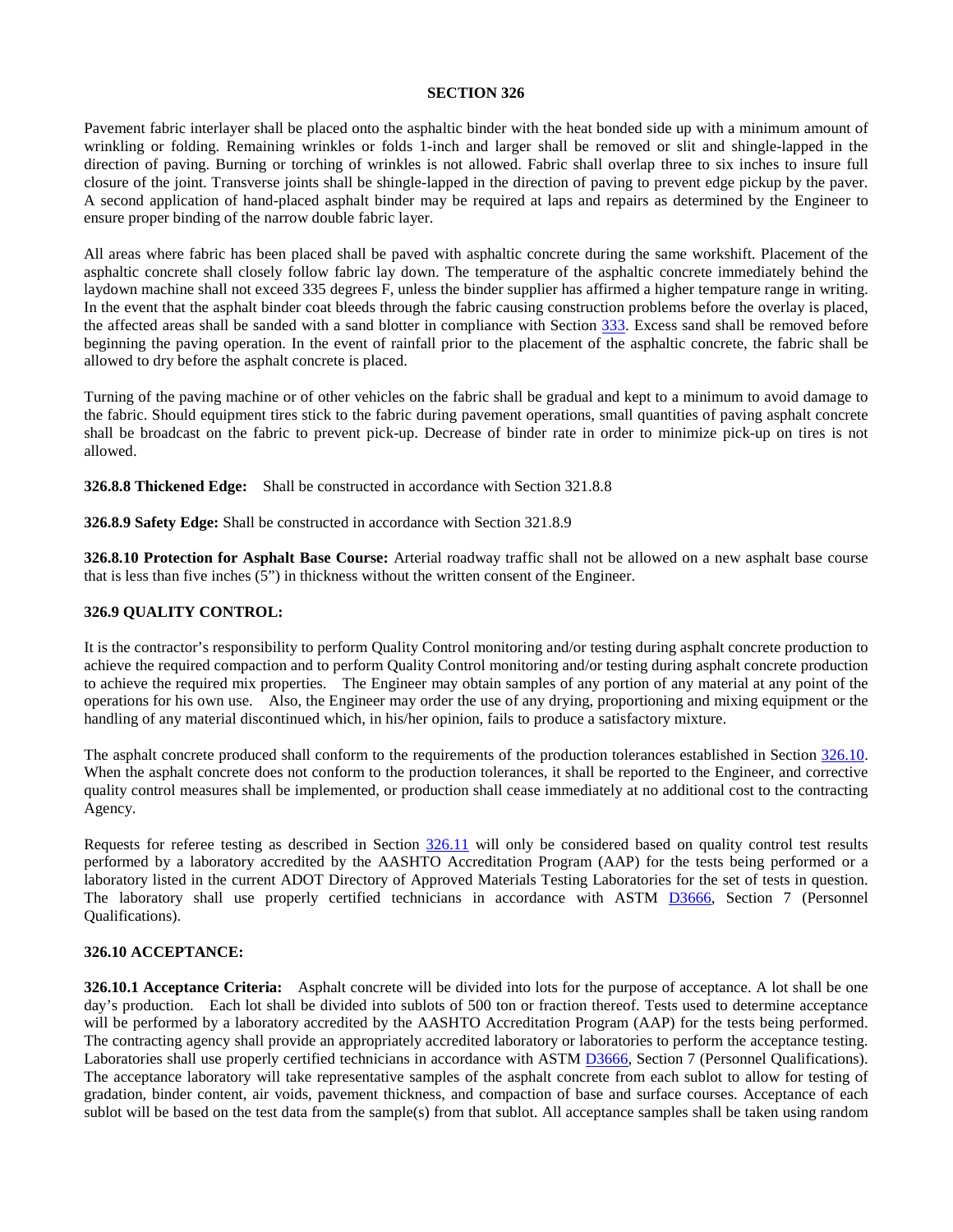locations or times designated by the Engineer in accordance with ASTM [D3665.](http://www.astm.org/cgi-bin/resolver.cgi?D3665)

**326.10.2 Gradation, Binder Content and Air Voids:** The acceptance laboratory will take a sample of the asphalt concrete in accordance with the requirements of Section 2 or 4 of Arizona Test Methods 104 or AASHTO T-168 from each sublot. The minimum weight of the sample shall be 45 pounds. Asphalt binder content and gradation shall be determined in accordance with AASHTO T-308 using the ignition furnace for each sublot. The acceptance laboratory is responsible for obtaining the necessary materials and performing an ignition furnace calibration as outlined in AASHTO T-308 for each asphalt concrete mixture utilized on the project. The correction factor used for each test shall be clearly indicated on the report. The bulk density for Marshall Mix designs shall be tested in accordance with AASHTO T-245. The bulk density for Gyratory mix designs shall be determined in accordance with AASHTO T-312. The maximum theoretical density shall be determined in accordance with the requirements of AASHTO T-209 including fan drying per AASHTO T-209 Section 15. Effective voids of the laboratory compacted specimens will be determined at a minimum of once per lot in accordance with the requirements of AASHTO T-269. Should the testing for effective air voids not meet the "Full Payment" or "No Corrective Action" requirements of Table [326-5,](#page-10-1) additional testing for laboratory air voids on the remaining sublots will be performed as necessary to determine the extent of the deficiency. Acceptance testing results will be furnished to the contractor and the supplier within five working days of receipt of samples by the acceptance laboratory.

|            | <b>TABLE 326-3</b>                          |  |  |
|------------|---------------------------------------------|--|--|
|            | <b>GRADATION ACCEPTANCE LIMITS FOR PMAC</b> |  |  |
| Sieve Size |                                             |  |  |
| 1 inch     | ---                                         |  |  |
| $3/4$ inch | ---                                         |  |  |
| $1/2$ inch | $\pm 7\%$                                   |  |  |
| $3/8$ inch | $\pm 6\%$                                   |  |  |
| No. 8      | $\pm 6\%$                                   |  |  |
| No. 40     | $\pm 4\%$                                   |  |  |
| No. 200    | $\pm 2\%$                                   |  |  |

During production, the allowable deviations from the mix design gradation targets are listed in the tables below. The allowable production tolerances may fall outside of the mix design gradation bands.

If the results from a single acceptance sample fall outside of the acceptance limits in Table 326-3 as applicable, a second sample shall be taken and if the second acceptance sample is also outside of the acceptance limits the Contractor shall cease production of asphalt concrete. Production shall not begin again until calibration test results verify that adjustments made to materials or proportions yield a gradation that falls within acceptance limits in Table 326-3 or as applicable.

If the asphalt binder content is within  $\pm 0.50\%$  of the mix design target value, the asphalt concrete will be paid for at the contract unit price. If the asphalt binder content deviates by more than  $\pm$  0.50% from the mix design target value, the deficient area will be evaluated within the sublot by coring one additional location at a maximum interval of 100 feet on each side of the deficient sample. The asphalt content of the original deficient sample will be averaged with the asphalt binder content of the two additional cores to determine compliance with the acceptance requirements. If the resulting average of the asphalt binder content deviates by more than  $\pm$  0.50% from the mix design target value, then Table [326-4](#page-10-0) shall apply to the sublot. If approved by the Engineer, the Contractor may obtain additional cores to assist in formulation of an Engineering Analysis, but the additional cores shall not be used for re-evaluating acceptance.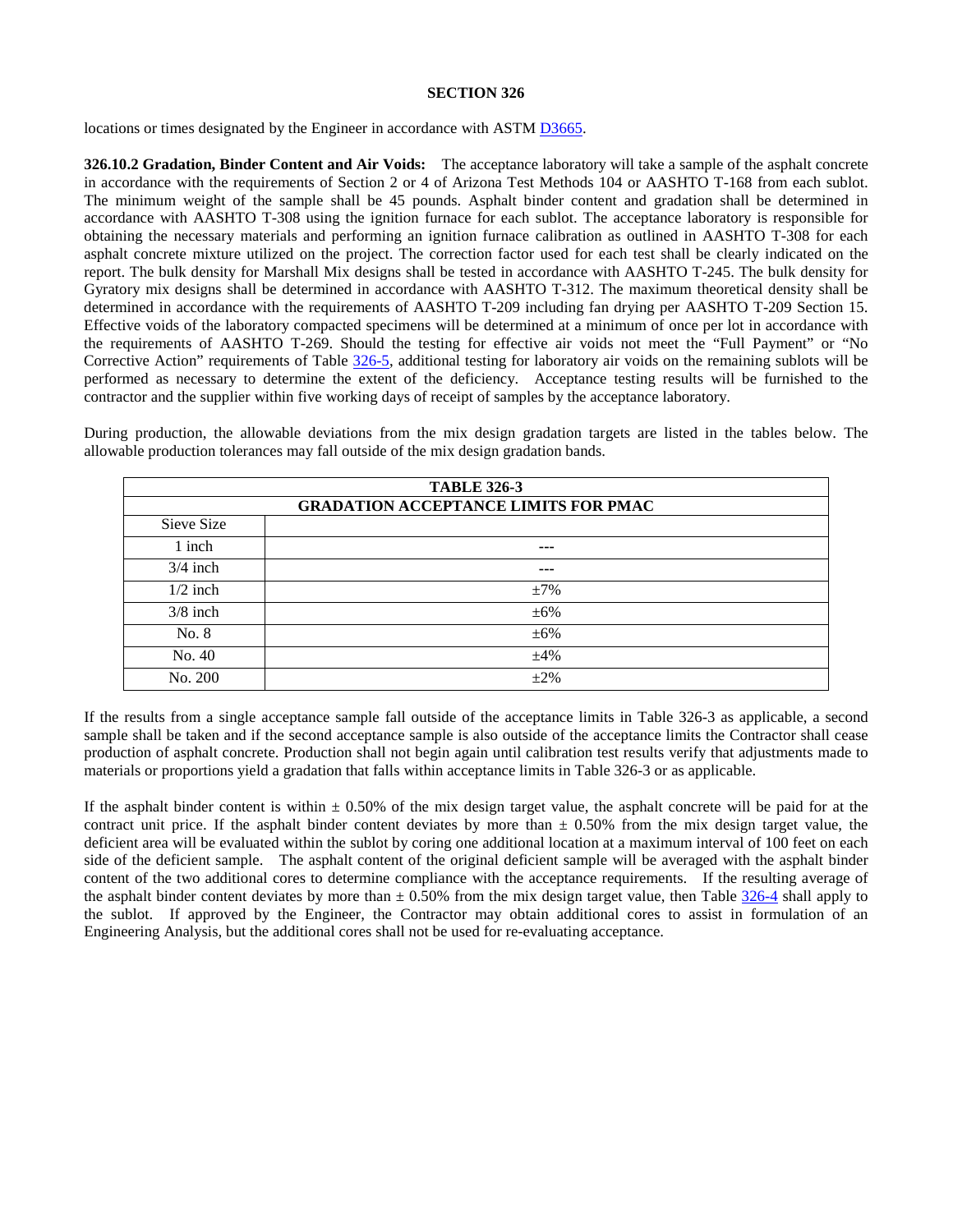<span id="page-10-0"></span>

| <b>TABLE 326-4</b>                              |                                    |                                    |  |
|-------------------------------------------------|------------------------------------|------------------------------------|--|
| ASPHALT BINDER CONTENT ACCEPTANCE AND PENALTIES |                                    |                                    |  |
|                                                 | When the contracting agency is the | When the contracting agency is not |  |
|                                                 | owner:                             | the owner (i.e. permits):          |  |
|                                                 | <b>Payment Reduction</b>           |                                    |  |
| Deviation from that permitted                   | (\$ per ton of asphalt concrete)   | Corrective Action                  |  |
|                                                 |                                    |                                    |  |
| Over 0.2% above that permitted                  | Removal* or EA                     | Removal* or EA                     |  |
| Over $0.1\%$ to $0.2\%$ above that              |                                    |                                    |  |
| permitted                                       | \$6.00                             | EA                                 |  |
| Over 0.0% to 0.1% above that                    |                                    |                                    |  |
| permitted                                       | \$2.00                             | EA                                 |  |
| Within permitted range                          | <b>Full Payment</b>                | No Corrective Action               |  |
| Over $0.0\%$ to $0.1\%$ below that              |                                    |                                    |  |
| permitted                                       | \$2.00                             | EA                                 |  |
| Over $0.1\%$ to $0.2\%$ below that              |                                    |                                    |  |
| permitted                                       | \$6.00                             | EA                                 |  |
|                                                 |                                    |                                    |  |
| Over 0.2% below that permitted                  | Removal* or EA                     | Removal* or EA                     |  |

NOTES: \*The Contractor shall remove and replace the entire sublot that is deficient.

EA = Engineering Analysis per Section 326.10.6

If the laboratory air voids fall within a range of -1.5% and +2% of the design target, the asphalt concrete will be paid for at the contract unit price. If the laboratory air voids are outside of this range, the deficient area will be evaluated within the sublot by coring one additional location at a maximum interval of 100 feet on each side of the deficient sample. The laboratory air voids of the original deficient sample will be averaged with the laboratory air voids obtained from each of the two additional cores to determine compliance with the acceptance requirements. If the resulting average of the laboratory air voids is outside the indicated range, then Table [326-5](#page-10-1) shall apply to the sublot. If approved by the Engineer, the Contractor may obtain additional cores to assist in formulation of an Engineering Analysis, but the additional cores shall not be used for re-evaluating acceptance.

<span id="page-10-1"></span>

| <b>TABLE 326-5</b>                               |                                    |                                        |
|--------------------------------------------------|------------------------------------|----------------------------------------|
| <b>LABORATORY VOIDS ACCEPTANCE AND PENALTIES</b> |                                    |                                        |
|                                                  | When the contracting agency is the | When the contracting agency is not the |
|                                                  | owner:                             | owner (i.e. permits):                  |
| Laboratory Air Voids (Measured                   | <b>Payment Reduction</b>           |                                        |
| at $N_{\text{des}}$ or 75 blows as applicable)   | (\$ per ton of asphalt concrete)   | Corrective Action                      |
|                                                  |                                    |                                        |
| Greater than -2.7% from Target                   | Removal* or EA                     | Removal* or EA                         |
| $-2.7\%$ to $-2.1\%$ from Target                 | \$5.00                             | EA                                     |
| $-2.0\%$ to $-1.6\%$ from Target                 | \$2.00                             | EA                                     |
| $-1.5\%$ to $+2\%$ from Target                   | <b>Full Payment</b>                | No Corrective Action                   |
| $+2.1$ to $+2.9\%$ from Target                   | \$2.00                             | EA                                     |
| $+3.0\%$ to $+4.0\%$ from Target                 | \$5.00                             | EA                                     |
| Greater than 4.0% from Target                    | Removal* or EA                     | Removal* or EA                         |

NOTES: \*The Contractor shall remove and replace the entire sublot that is deficient.

EA = Engineering Analysis per Sectio[n 326.10.6](#page-13-0)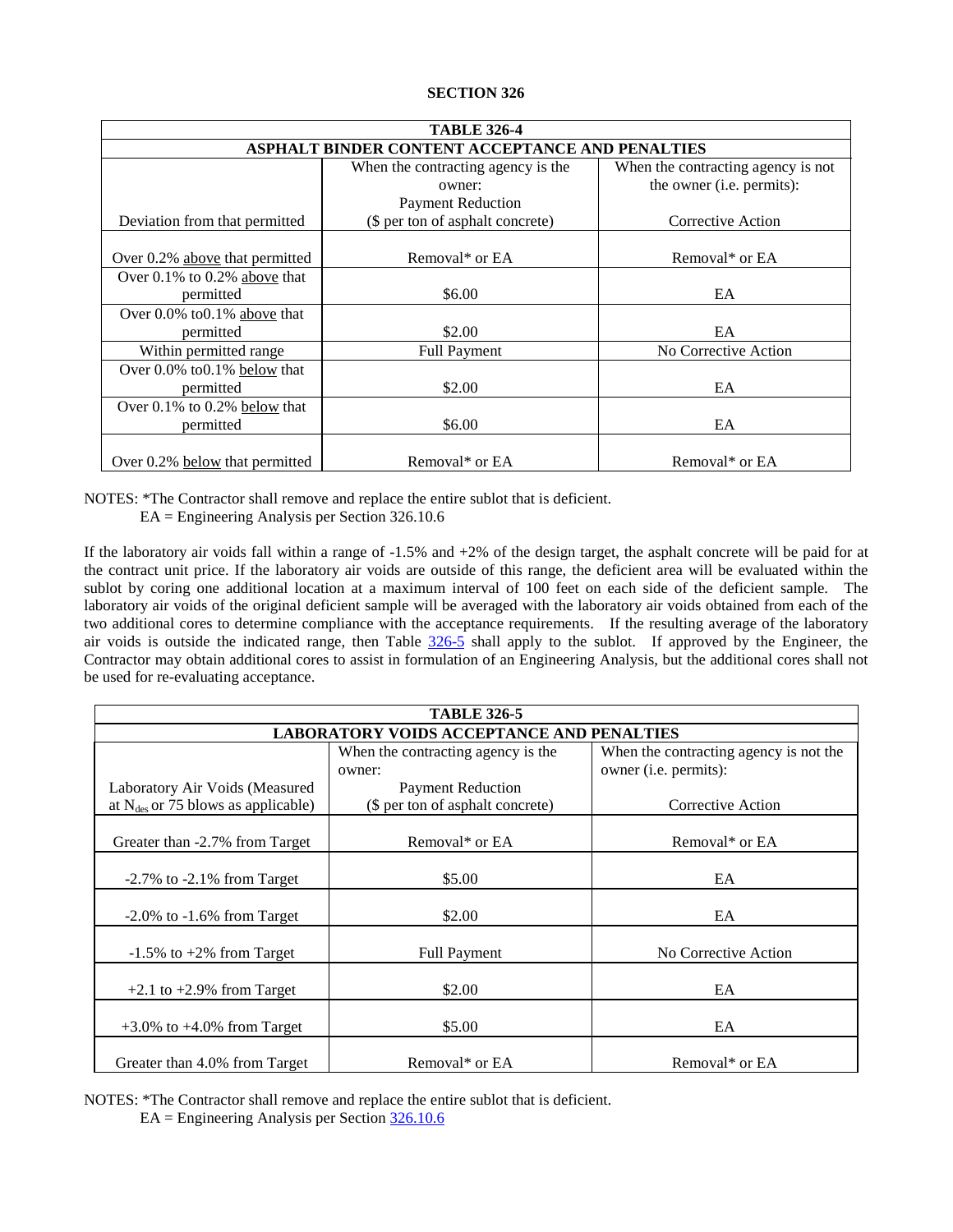If an agency or Engineer is purchasing asphalt concrete directly from a commercial material supplier, the agency or Engineer will use Section [326.10,](#page-8-0) and specifically Table 326-3 as applicable, [326-4](#page-10-0) an[d 326-5](#page-10-1) from Section 326.10, when determining the acceptance of the asphalt concrete with the material supplier.

**326.10.3 Surface Testing:** If directed by the Engineer surface drainage test shall be performed. The completed surfacing shall be thoroughly compacted, smooth and true to grade and cross-section and free from ruts, humps, depressions or irregularities. An acceptable surface shall not vary more than 1/4 inch from the lower edge of a 12-foot straightedge when the straightedge is placed parallel to the centerline of the roadway. The straightedge shall be furnished by the contractor and shall be acceptable to the Engineer.

All streets shall be water tested for drainage in the presence of the Engineer or designated representative before final acceptance. Any areas not draining properly shall be corrected to the Engineer's satisfaction at the Contractor's expense. Water for this testing shall be provided and paid for by the Contractor.

When deviations in excess of the above tolerance are found, humps or depressions shall be corrected to meet the specified tolerance. The defective pavement shall be cut out along neat straight lines or for multiple course pavements the surface course may be milled out, and the removed pavement replaced with fresh hot mixture and thoroughly compacted to conform with and bond to the surrounding area. Materials and work necessary to correct such deviations shall be at no additional cost to the Contracting Agency.

When pavement is cut out along neat straight lines, full depth longitudinal joints shall not be located within a lane wheel path or within forty-eight inches (48") of an asphalt pavement edge. Longitudinal joints shall comply with the restrictions for Type A Trench Repairs in Section 336.3.

**326.10.4 Asphalt Pavement Thickness:** Asphalt pavement thickness will be determined from cores secured from each lift of each sublot. Such cores will be taken and measured by the Asphalt Concrete Coring Method. This method is found in Section 321.14. Each core location will be patched by the party responsible for the testing.

Acceptance or assessment of penalties for asphalt pavement thickness will be based on the combined total thickness of all asphalt concrete layers omitting all layers of asphalt-rubber asphalt concrete. If the final total pavement thickness exclusive of all ARAC layers is deficient from the target thickness by 0.25 inches or less, it will be paid for at the contract unit price.

If the thickness deficiency of the pavement core exceeds 0.25 inch, the thickness deficiency shall be evaluated by coring at a maximum interval of 100 feet on each side of the deficient core. The thickness of the original deficient core will be averaged with the thicknesses of the cores taken from each side of it to determine compliance with the acceptance requirements.

If the pavement thickness deficiency is greater than 0.25 inches and the contracting agency is not the owner (i.e. permits) the following will apply:

- (1) If the pavement thickness deviates from the target thickness by more than 0.25 inch but not more than 0.50 inch, corrective action will be required. This corrective action shall consist of application of a Type II slurry seal coat in accordance to Section 715. The Contractor may present an Engineering Analysis outlining other proposed remedial measures for the consideration by the Engineer. The Engineer will review the engineering analysis and decide within 30 working days whether to accept the proposed remedial measures.
- (2) If the pavement thickness deviates from the target thickness by more than 0.50 inch, corrective action will be required. The deficient area shall be overlaid with no less than a 1 inch thick lift, for the full width of the pavement to meet or exceed the designed thickness, with appropriate end and edge milling, with a mixture approved by the Engineer. The Contractor may present an engineering analysis outlining other proposed remedial measures for the Engineer's consideration. The Engineer will review the engineering analysis and decide within ten working days whether to accept the proposed remedial measures. If the Engineer chooses to reject the Engineering Analysis, the indicated overlay shall be constructed by the Contractor at no additional cost to the Owner.

If the contracting agency is the owner and the pavement thickness deficiency is greater than 0.25 inches but less than 0.50 inches, Table [326-6](#page-12-0) will apply. If the pavement thickness deficiency is greater than 0.5 inches, the deficient area shall be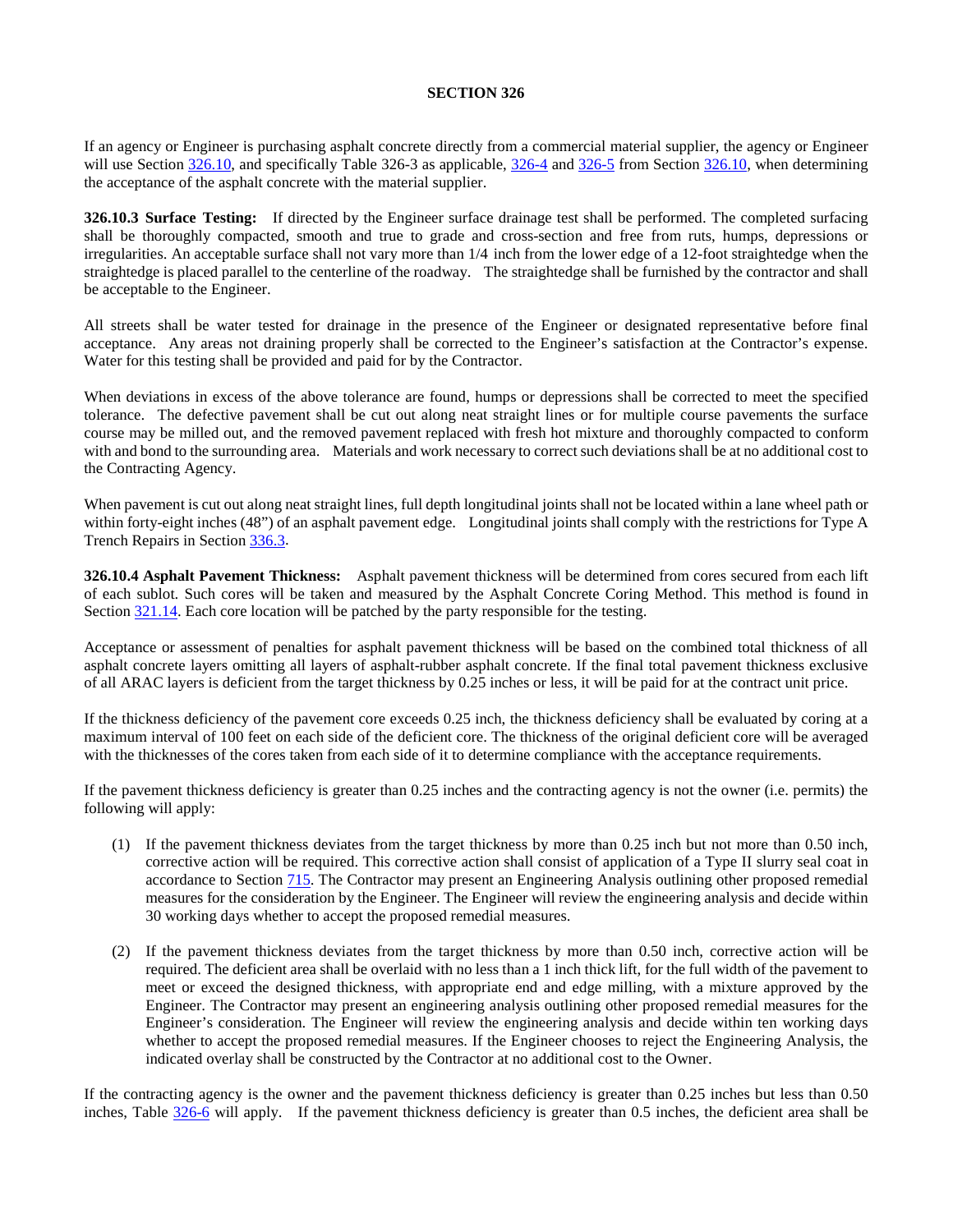overlaid with no less than a 1-inch thick lift for the full width of the pavement to meet or exceed the designed thickness using an asphalt mixture approved by the Engineer. The Contractor shall provide appropriate end and edge milling. The overlay and milling shall be accomplished by the Contractor at no additional cost to the contracting agency.

<span id="page-12-0"></span>

| <b>TABLE 326-6</b>                                                                                                               |                                                                   |  |
|----------------------------------------------------------------------------------------------------------------------------------|-------------------------------------------------------------------|--|
| ASPHALT PAVEMENT THICKNESS PAYMENT REDUCTION                                                                                     |                                                                   |  |
| For Thickness Deficiency of More Than 0.25 inches and less than 0.50 inches<br><b>Total Specified Asphalt Pavement Thickness</b> | <b>Reduction in Payment</b>                                       |  |
| exclusive of ARAC (if any)                                                                                                       | Applied to asphalt concrete<br><b>Except ARAC layers (if any)</b> |  |
| Less than 1.5 inches                                                                                                             | 50%                                                               |  |
| 1.50 inches to 1.99 inches                                                                                                       | 33%                                                               |  |
| 2.00 inches to 2.49 inches                                                                                                       | 25%                                                               |  |
| 2.50 inches to 2.99 inches                                                                                                       | 20%                                                               |  |
| 3.00 inches and greater                                                                                                          | 17%                                                               |  |

#### **326.10.5 Density:**

#### **326.10.5.1 Pavement 1-1/2 Inches or Less in Nominal Thickness:**

Compaction shall consist of a "Rolling Method Procedure" using an established sequence of coverage with specified types of compactors. A pass shall be defined as one movement of a compactor in either direction. Coverage shall be the number of passes as are necessary to cover the entire width being paved.

The rolling sequence, the type of compactor to be used, and the number of coverages required shall be as shown in Table [326-7.](#page-12-1)

<span id="page-12-1"></span>

| <b>TABLE 326-7</b><br>ROLLING SEQUENCE FOR LIFT THICKNESS 11/2" OR LESS |                                                     |                        |                     |                     |
|-------------------------------------------------------------------------|-----------------------------------------------------|------------------------|---------------------|---------------------|
| <b>Rolling</b>                                                          | <b>Type of Compactor</b><br><b>No. of Coverages</b> |                        |                     |                     |
| <b>Sequence</b>                                                         | <b>Option No. 1</b>                                 | <b>Option No. 2</b>    | <b>Option No. 1</b> | <b>Option No. 2</b> |
| Initial                                                                 | <b>Static Steel</b>                                 | <b>Vibrating Steel</b> |                     |                     |
| Intermediate                                                            | <b>Pneumatic Tired</b>                              | <b>Vibrating Steel</b> |                     | $2 - 4*$            |
| Finish                                                                  | <b>Static Steel</b>                                 | <b>Static Steel</b>    | $1 - 3$             | $1 - 3$             |
| * Based on the roller pattern which exhibits the best performance.      |                                                     |                        |                     |                     |

The Contractor shall select the option for compaction and, when pneumatic-tired compactors are used will designate the tire pressure. Steel wheel compactors shall not be used in the vibratory mode for courses of one inch or less in thickness nor when the temperature of the asphaltic concrete falls below 180 degrees F. Initial and intermediate compaction shall be accomplished before the temperature of the asphaltic concrete falls below 200 degrees F.

Compaction will be deemed to be acceptable on the condition that the asphaltic concrete is compacted using the type of compactors specified, ballasted and operated as specified, and with the number of coverages of the compactors as specified.

#### **326.10.5.2 Pavement Greater than 1-1/2 Inches in Nominal Thickness:**

Achieving the required compaction is the responsibility of the contractor. The number and types of rollers is the contractor's responsibility and shall be sufficient to meet these requirements.

In-place air voids shall be determined in accordance with AASHTO T-269 utilizing cores taken from the finished pavement.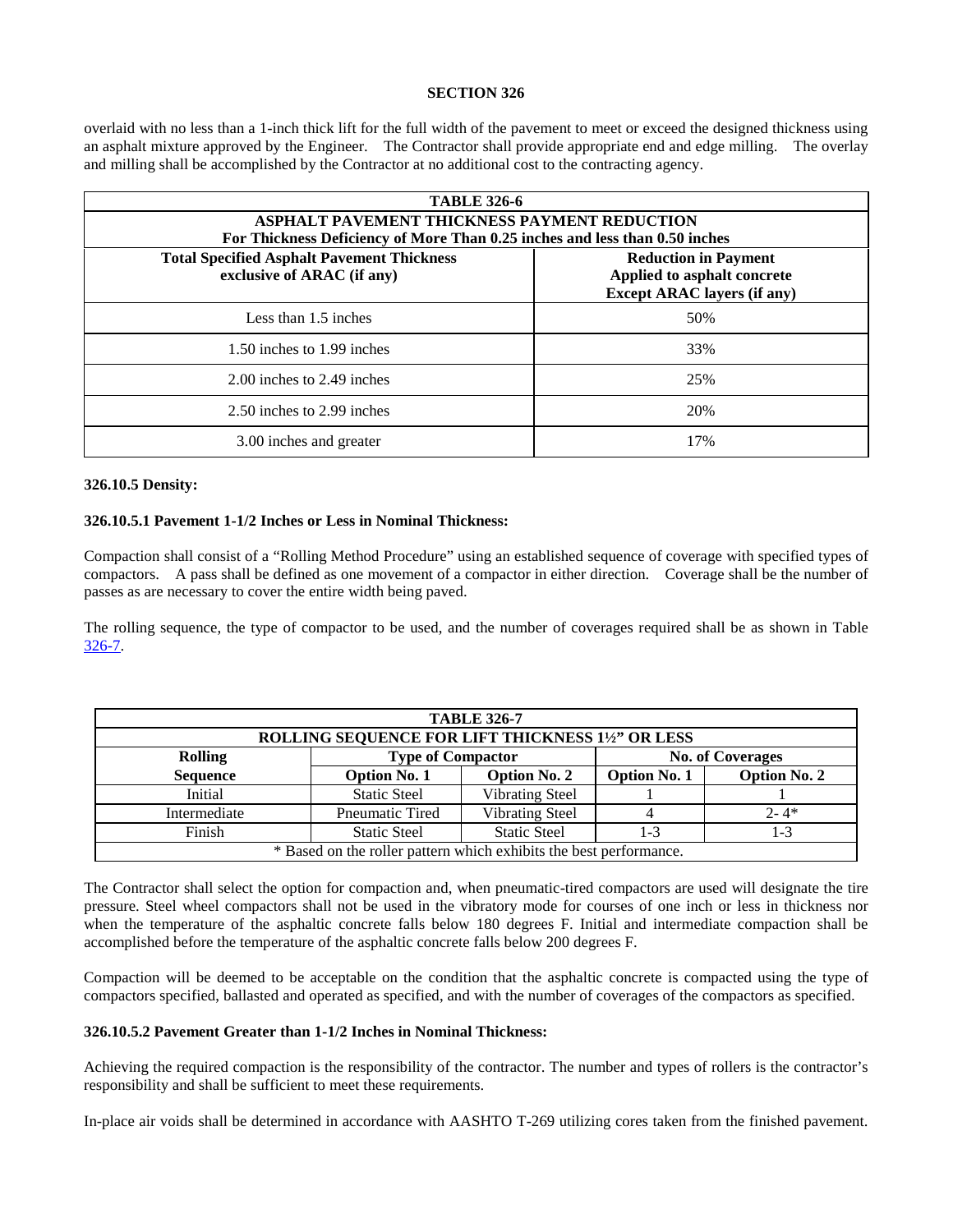The maximum theoretical density used in the determination of in-place air voids will be the average value from the acceptance samples determined for the lot as outlined in [326.10.1.](#page-8-1)

The Engineer will designate one random test location for each sublot and the acceptance laboratory will obtain one core from that location. Regardless of sublot quantities or boundaries, a minimum of one core will be obtained per residential street and a minimum of one core per travel lane for collector and arterial streets. The outside one foot of each pass of the pavement course or any unconfined edge will be excluded from testing. The Engineer may exclude areas from the compaction lot that are not accessible by normal compaction equipment. All coring shall be in accordance with Section 321.14.

The Contractor shall provide the traffic control to facilitate any coring operations necessary for compaction acceptance.

Cores will be taken per the Asphalt Concrete Coring Method. This method can be found in Section 321.14. Acceptance testing results will be furnished to the contractor within five working days of receipt of samples by the acceptance laboratory.

If the pavement density has in-place voids of between 4.0% and 8.0%, the asphalt concrete will be paid for at the contract unit price. If the acceptance core for a sublot indicates that the pavement density has in-place voids of less than 4.0% or greater than 8.0%, the deficient area will be evaluated by coring two additional locations at maximum intervals of 100 feet from the deficient core. The in-place voids of the original deficient core will be averaged with the in-place voids of the cores taken from 100 feet on each side of it to determine compliance with the acceptance requirements**.** If the resulting average of the in-place voids is outside the indicated range, then Table  $326-8$  shall apply to the sublot. If approved by the Engineer, the Contractor may obtain additional cores to assist in formulation of an Engineering Analysis, but the additional cores shall not be used for re-evaluating acceptance. All coring shall be in accordance with Section 321.14.

<span id="page-13-1"></span>

| <b>TABLE 326-8</b>                                                     |                                          |                                                              |  |
|------------------------------------------------------------------------|------------------------------------------|--------------------------------------------------------------|--|
| <b>PAVEMENT DENSITY PENALTIES</b>                                      |                                          |                                                              |  |
| Limits of In-place Air Voids for<br>design lift thicknesses 1.5 inches | When the contracting agency is the owner | When the contracting agency is<br>not the owner i.e. permits |  |
| and greater                                                            | <b>Payment Reduction</b>                 |                                                              |  |
|                                                                        | (\$ per ton of asphalt concrete)         | Corrective Action                                            |  |
| Below 3.0%                                                             | Removal* or EA                           | Removal* or EA                                               |  |
| 3.0\% to below $4.0\%$                                                 | \$10.00                                  | EA                                                           |  |
| 4.0% to 8.0%                                                           | <b>Full Payment</b>                      | No Corrective Action                                         |  |
| Greater than $8.0\%$ to $9.0\%$                                        | \$6.00                                   | EA                                                           |  |
| Greater than 9.0% to 10.0%                                             | \$10.00                                  | EA and Type II Surry Seal                                    |  |
| Greater than 10.0%                                                     | Removal* or EA                           | Removal* or EA                                               |  |

NOTES: \*The Contractor shall remove and replace the entire sublot that is deficient.

EA = Engineering Analysis per Section [326.10.6](#page-13-0)

<span id="page-13-0"></span>**326.10.6 Engineering Analysis (EA)**: Within 10 working days after receiving notice that a lot or sublot of asphalt concrete is deficient and is found to fall within the "Removal or EA" band per Table(s) [326-4,](#page-10-0) [326-5,](#page-10-1) and/or [326-8](#page-13-1) the contractor may submit a written proposal (Engineering Analysis) to accept the material in place at the applicable penalties along with possible remediation(s) listed in the "Removal or EA" category. Engineering Analysis can also be proposed for non-removal categories of "Corrective Actions" when the contracting agency is not the owner (i.e. permits).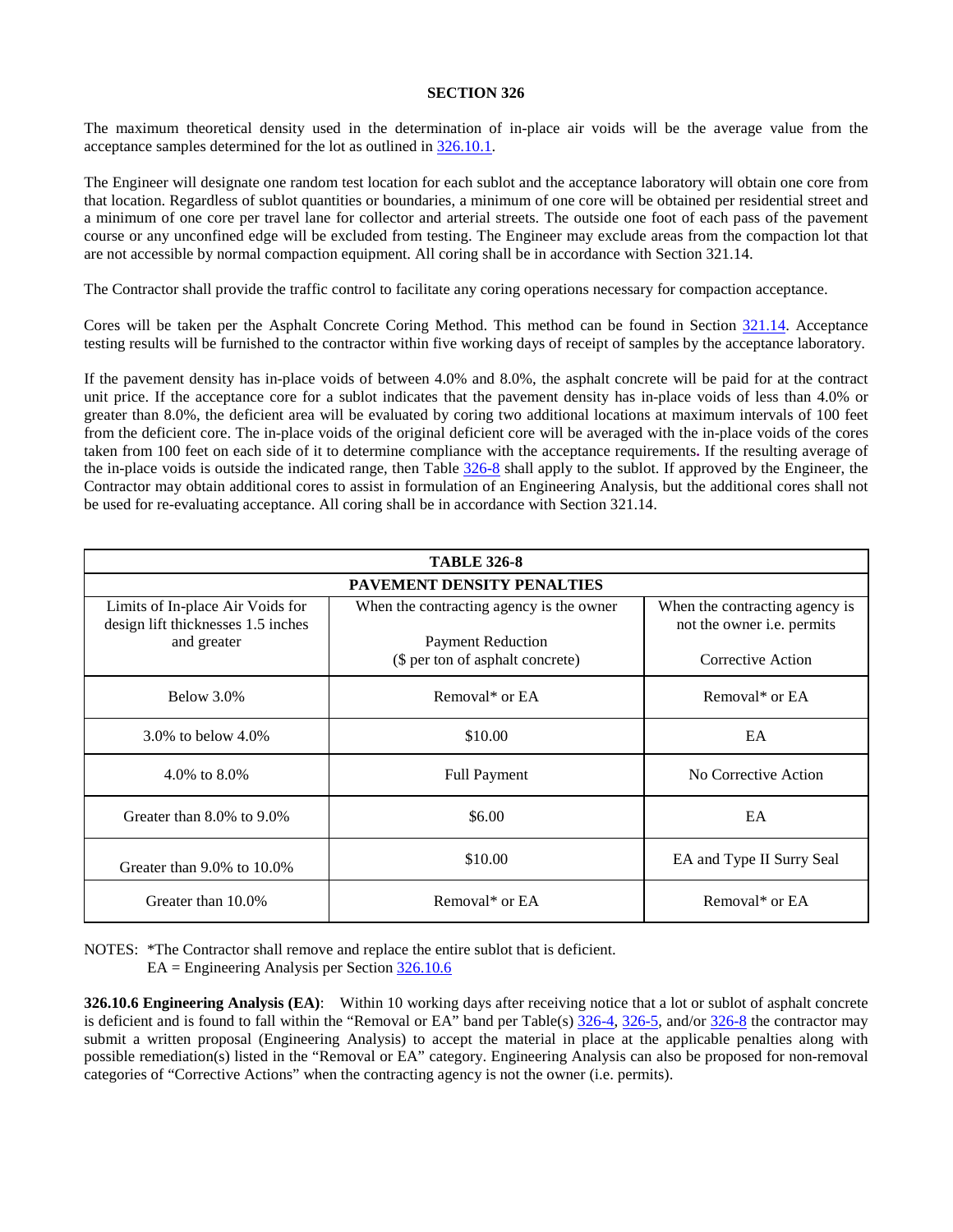The Engineering Analysis shall contain an analysis of the anticipated performance of the asphalt concrete if left in place. The Engineering Analysis shall also detail the effect of any proposed corrective action to the material(s) in place as it relates to the in-place material's performance. The Engineering Analysis shall be performed by a professional engineer experienced in asphalt concrete testing and mix designs.

If a lot or sublot is accepted for referee testing and the referee test results still show a deficiency, the contractor shall have ten working days to submit an Engineering Analysis beginning upon notification of referee test results.

When an Engineering Analysis recommends that a specific lot or sublot should not be removed, the Engineering Analysis will recommend that the following penalties (Table [326-9\)](#page-14-1) be paid when the contracting agency is the owner, for the specific criteria being reviewed by the EA.

<span id="page-14-1"></span>

| <b>TABLE 326-9</b>                                                                                                        |                                                       |         |  |
|---------------------------------------------------------------------------------------------------------------------------|-------------------------------------------------------|---------|--|
| <b>ENGINEERING ANALYSIS PENALTIES for REMOVAL* LOTS/SUBLOTS LEFT IN-PLACE</b>                                             |                                                       |         |  |
| <b>Penalty When Contracting Agency</b><br><b>Acceptance Criteria</b><br><b>Acceptance Limits</b><br>is the Owner (\$/Ton) |                                                       |         |  |
| <b>Asphalt Binder Content</b>                                                                                             | Over 0.2% points from that Permitted                  | \$9.00  |  |
| Laboratory Air Voids (Measured at<br>$N_{des}$ or 75 blows as applicable)                                                 | Less than $1.5\%$ or Greater Than $8.0\%$             | \$7.50  |  |
| Limits of In-place Air Voids                                                                                              | Less than $2.7\%$ or<br>Greater than 4.0% from Target | \$15.00 |  |

Within 15 working days, the Engineer will determine whether or not to accept the contractor's proposed Engineering Analysis.

# <span id="page-14-0"></span>**326.11 REFEREE:**

If the Contractor has reason to question the validity of any of the acceptance test results, the Contractor may request that the Engineer consider referee test for final acceptance. Any request for referee testing must describe the contractor's reasons for questioning the validity of the original acceptance test results and must clearly describe which set of acceptance tests are in question. The engineer may either accept or reject the request for referee testing. When referee testing is accepted the Contractor (at the Contractors own expense) will engage an independent laboratory accredited by the AAP or a laboratory listed in the current ADOT Directory of Approved Materials Testing Laboratories as appropriate the acceptance tests that are being questioned. The independent referee laboratory shall use properly certified technicians in accordance with ASTM [D3666,](http://www.astm.org/cgi-bin/resolver.cgi?D3666) Section 7 (Personnel Qualifications). For the set of test results in question the referee laboratory shall perform a new set of acceptance tests (as required by Section  $326.10$  representing the area for the set of tests in question). The referee tests will replace the original acceptance tests that were in question.

These tests may include asphalt binder content, aggregate gradation, Marshall or Gyratory unit weight, maximum theoretical unit weight, laboratory air voids and in-place air voids (compaction). Samples for referee testing shall come from representative samples obtained from the completed pavement, as directed by the Engineer.

The number of samples taken will be the same as specified in Section [326.10.](#page-8-0) The independent laboratory shall compile the test results and transmit them to both the Engineer and the contractor. The independent laboratory shall include a report sealed and signed by an Engineer registered in the State of Arizona, who is experienced in asphalt concrete testing and mix design development. The signed report shall give an opinion that the material evaluated does or does not comply with project specifications, shall clearly describe any deficiencies, and the results will be binding between all parties.